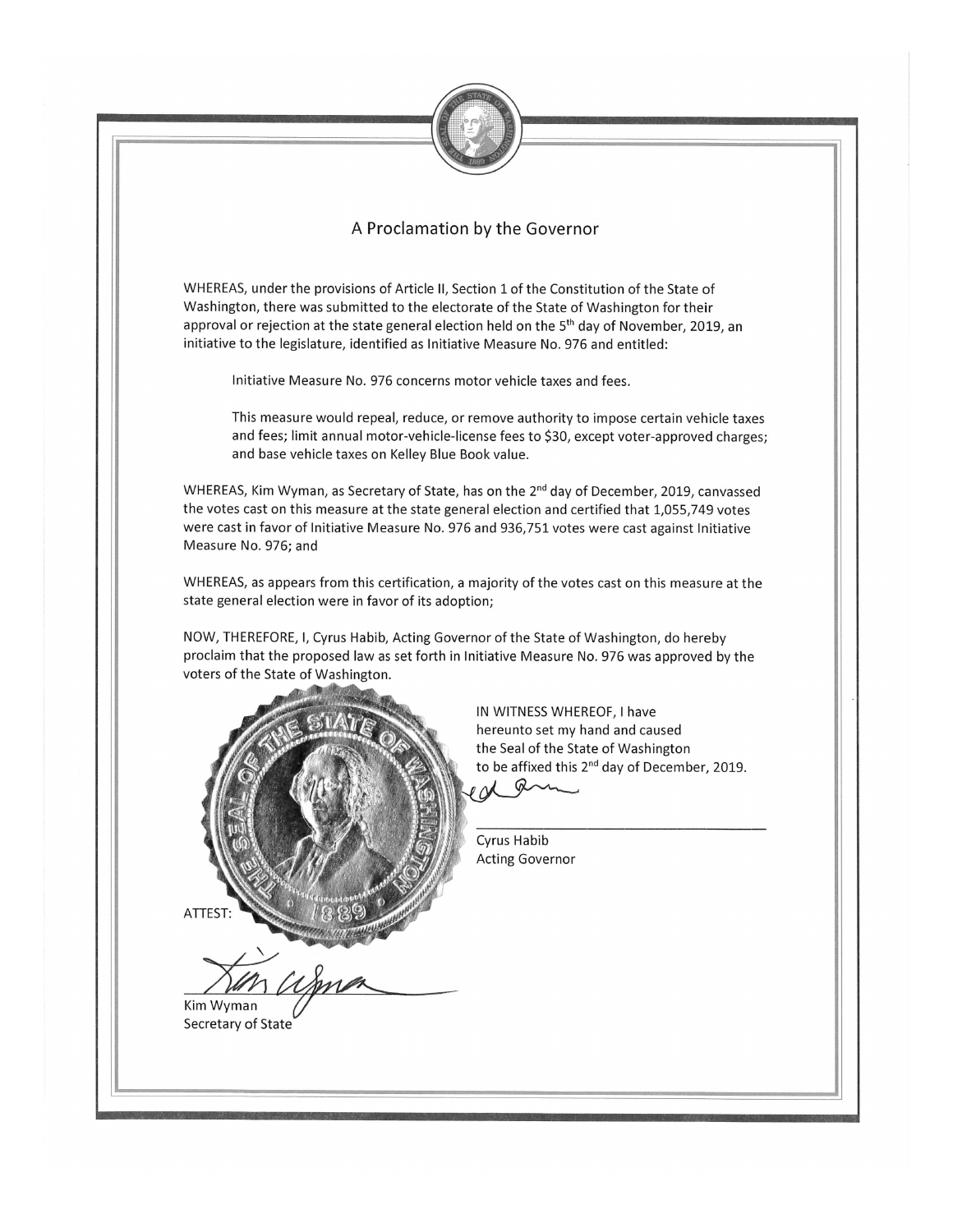### INITIATIVE 976

### To the Legislature

Chapter 1, Laws of 2020

## VEHICLE TAXES, FEES, AND CHARGES

EFFECTIVE DATE: December 5, 2019--Except for sections 10, 11, and 13, which are contingent.

| Approved by the                   | ORIGINALLY FILED   |
|-----------------------------------|--------------------|
| People of the State of Washington | March 19, 2018     |
| in the General Election on        |                    |
| November 5, 2019                  | Secretary of State |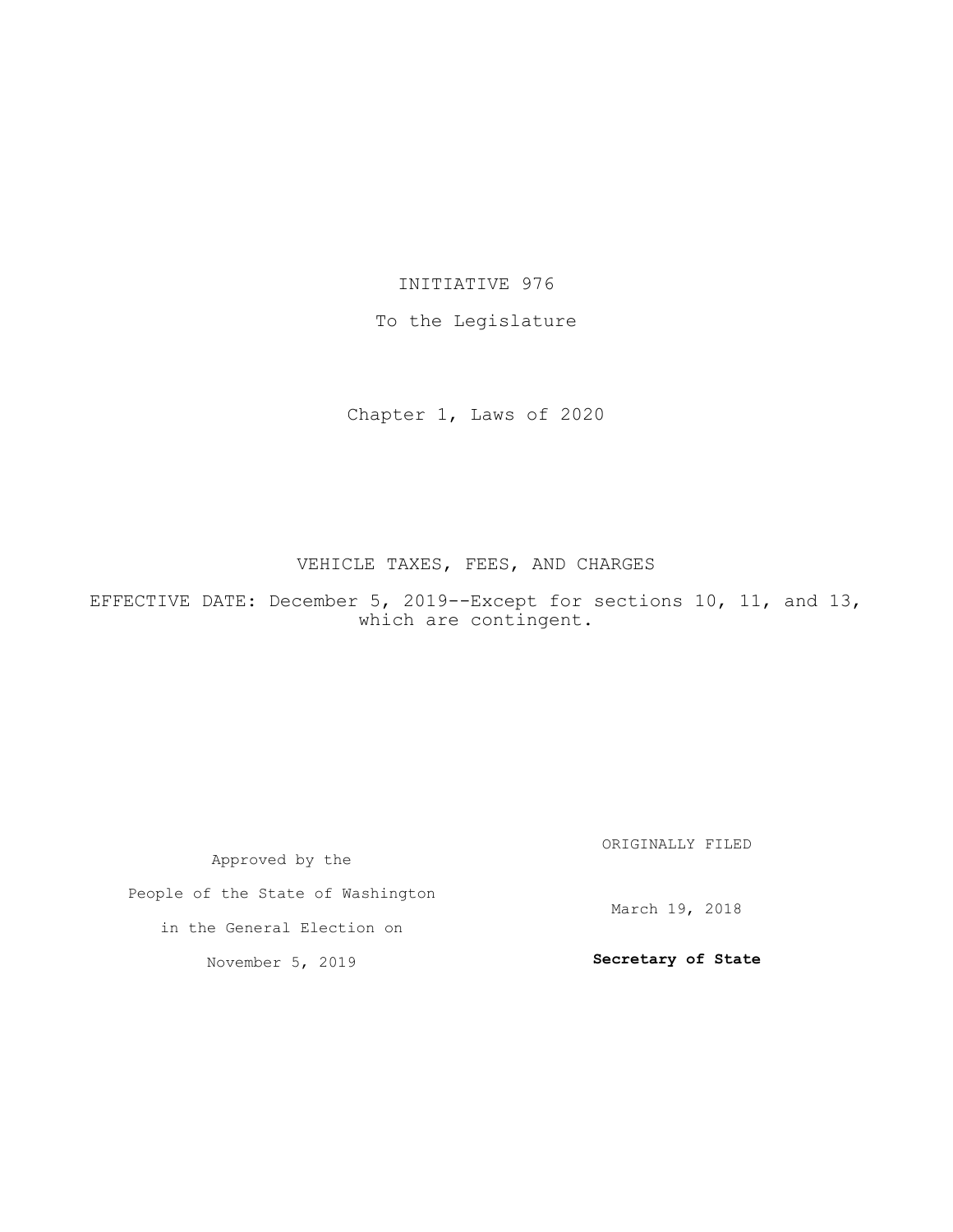AN ACT Relating to limiting state and local taxes, fees, and other charges relating to vehicles; amending RCW 46.17.350, 46.17.355, 46.17.323, 82.08.020, 82.44.065, 81.104.140, and 81.104.160; adding a new section to chapter 46.17 RCW; adding a new section to chapter 82.44 RCW; adding a new section to chapter 81.112 RCW; creating new sections; repealing RCW 46.17.365, 46.68.415, 82.80.130, 82.80.140, 82.44.035, and 81.104.160; and providing an 8 effective date.

BE IT ENACTED BY THE PEOPLE OF THE STATE OF WASHINGTON:

# **BRING BACK OUR \$30 CAR TABS POLICIES AND PURPOSES**

 NEW SECTION. **Sec. 1.** Voters have repeatedly approved initiatives limiting vehicle costs, yet politicians keep ignoring the voters' repeated, unambiguous mandate by imposing higher and higher vehicle taxes and fees. It's not fair and it must stop. Without this follow-up ballot measure, vehicle costs will continue to skyrocket until vehicle charges are obscenely expensive, as they were prior to Initiative 695. This measure and each of its provisions limit state and local taxes, fees, and other charges relating to motor vehicles. This measure would limit annual motor vehicle license fees to \$30,

p. 1 INITIATIVE 976.SL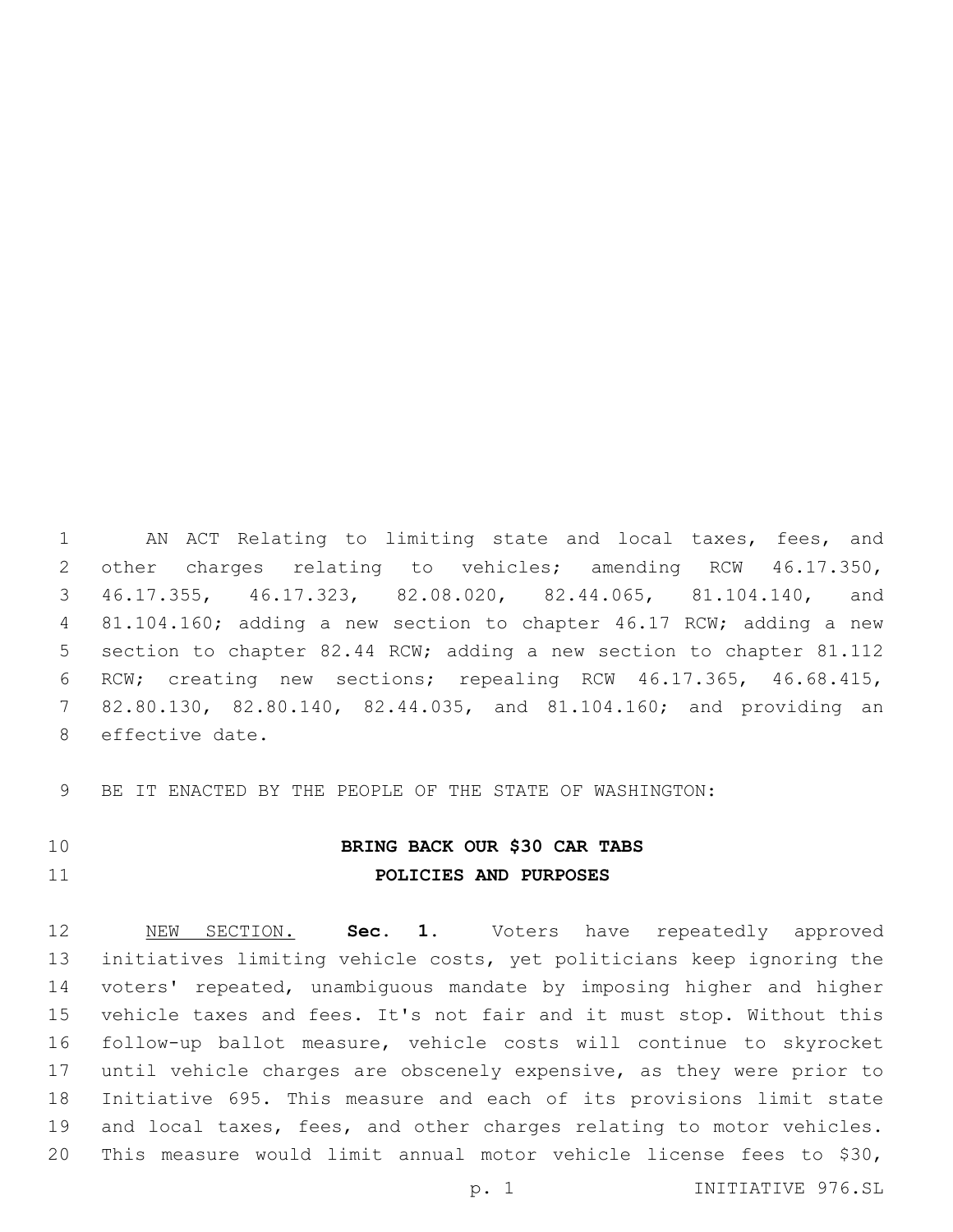except voter-approved charges, repeal and remove authority to impose certain vehicle taxes and charges; and base vehicle taxes on Kelley Blue Book rather than the dishonest, inaccurate, and artificially inflated manufacturer's suggested retail price (MRSP). Voters have repeatedly approved initiatives limiting vehicle costs. Politicians 6 must learn to listen to the people.

# **LIMITING ANNUAL MOTOR-VEHICLE-LICENSE FEES TO \$30, EXCEPT VOTER-APPROVED CHARGES**

 NEW SECTION. **Sec. 2.** A new section is added to chapter 46.17 10 RCW to read as follows:

 (1) State and local motor vehicle license fees may not exceed \$30 per year for motor vehicles, regardless of year, value, make, or 13 model.

 (2) For the purposes of this section, "state and local motor vehicle license fees" means the general license tab fees paid annually for licensing motor vehicles, including but not limited to cars, sport utility vehicles, light trucks under RCW 46.17.355, motorcycles, and motor homes, and do not include charges approved by voters after the effective date of this section. This annual fee must be paid and collected annually and is due at the time of initial and 21 renewal vehicle registration.

 **Sec. 3.** RCW 46.17.350 and 2014 c 30 s 2 are each amended to read as follows:23

 (1) Before accepting an application for a vehicle registration, the department, county auditor or other agent, or subagent appointed by the director shall require the applicant, unless specifically exempt, to pay the following vehicle license fee by vehicle type:

| 28 | <b>VEHICLE TYPE</b>          |            | INITIAL RENEWAL | <b>DISTRIBUTED</b> |
|----|------------------------------|------------|-----------------|--------------------|
| 29 |                              | <b>FEE</b> | <b>FEE</b>      | <b>UNDER</b>       |
| 30 | (a) Auto stage, six seats or | \$30.00    | \$30.00         | RCW 46.68.030      |
| 31 | less                         |            |                 |                    |
| 32 | (b) Camper                   | \$4.90     | \$3.50          | RCW 46.68.030      |
| 33 | (c) Commercial trailer       | \$(34.00)  | \$30.00         | RCW 46.68.035      |
| 34 |                              | 30.00      |                 |                    |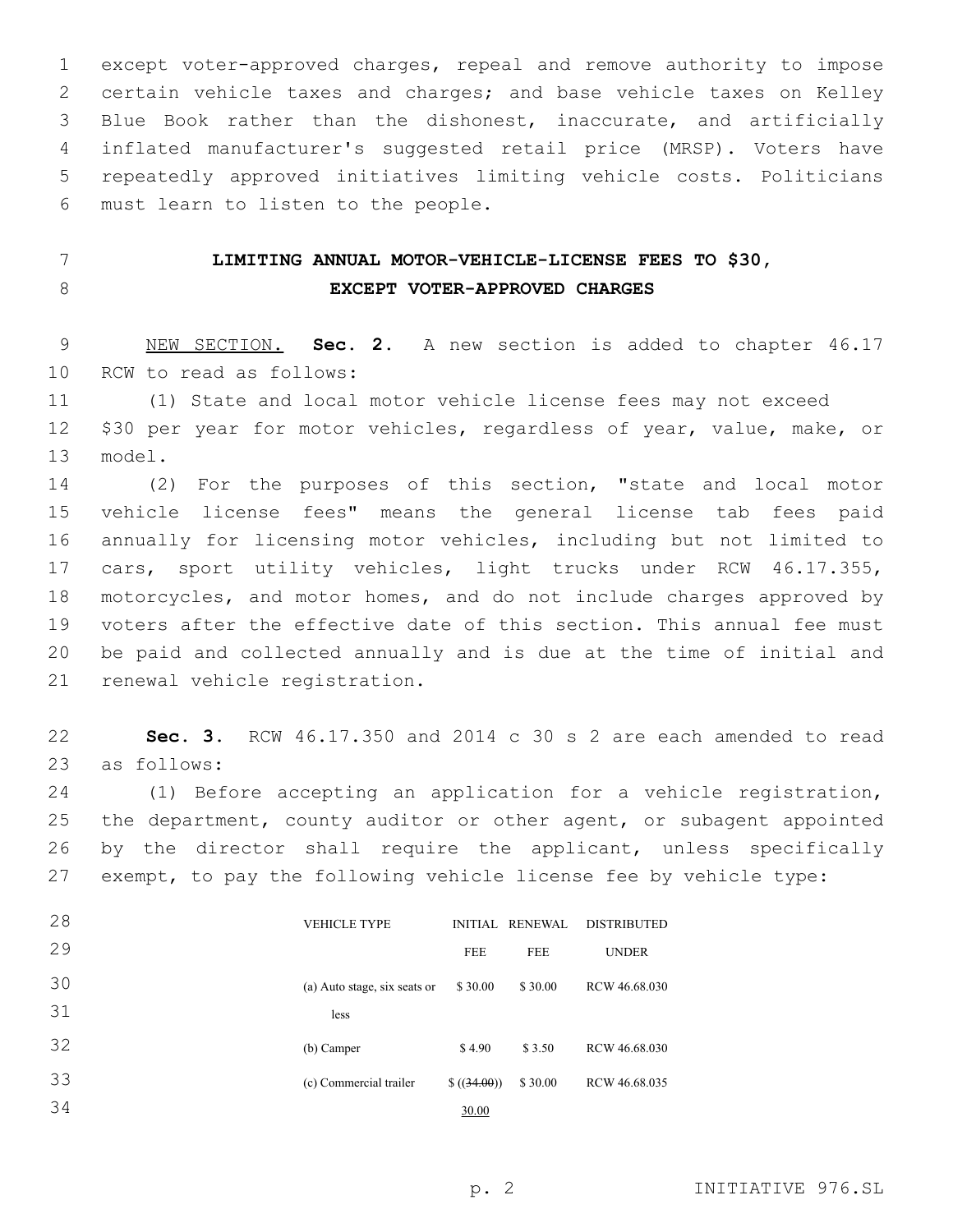| $\mathbf 1$    | (d) For hire vehicle, six   | \$30.00                  | \$30.00 | RCW 46.68.030 |  |
|----------------|-----------------------------|--------------------------|---------|---------------|--|
| $\overline{c}$ | seats or less               |                          |         |               |  |
| 3              | (e) Mobile home (if         | \$30.00                  | \$30.00 | RCW 46.68.030 |  |
| 4              | registered)                 |                          |         |               |  |
| 5              | (f) Moped                   | \$30.00                  | \$30.00 | RCW 46.68.030 |  |
| 6              | (g) Motor home              | \$30.00                  | \$30.00 | RCW 46.68.030 |  |
| 7              | (h) Motorcycle              | \$30.00                  | \$30.00 | RCW 46.68.030 |  |
| 8              | (i) Off-road vehicle        | \$18.00                  | \$18.00 | RCW 46.68.045 |  |
| $\mathsf 9$    | (j) Passenger car           | \$30.00                  | \$30.00 | RCW 46.68.030 |  |
| 10             | (k) Private use single-axle | \$15.00                  | \$15.00 | RCW 46.68.035 |  |
| 11             | trailer                     |                          |         |               |  |
| 12             | (l) Snowmobile              | $$((50.00)) \$((50.00))$ |         | RCW 46.68.350 |  |
| 13             |                             | 30.00                    | 30.00   |               |  |
| 14             | (m) Snowmobile, vintage     | \$12.00                  | \$12.00 | RCW 46.68.350 |  |
| 15             | (n) Sport utility vehicle   | \$30.00                  | \$30.00 | RCW 46.68.030 |  |
| 16             | (o) Tow truck               | \$30.00                  | \$30.00 | RCW 46.68.030 |  |
| $17$           | (p) Trailer, over 2000      | \$30.00                  | \$30.00 | RCW 46.68.030 |  |
| 18             | pounds                      |                          |         |               |  |
| 19             | (q) Travel trailer          | \$30.00                  | \$30.00 | RCW 46.68.030 |  |
| 20             | (r) Wheeled all-terrain     | \$12.00                  | \$12.00 | RCW 46.09.540 |  |
| 21             | vehicle, on-road use        |                          |         |               |  |
| 22             | (s) Wheeled all-terrain     | \$18.00                  | \$18.00 | RCW 46.09.510 |  |
| 23             | vehicle, off-road use       |                          |         |               |  |

24 (2) The vehicle license fee required in subsection (1) of this 25 section is in addition to the filing fee required under RCW 26 46.17.005, and any other fee or tax required by law.

27 **Sec. 4.** RCW 46.17.355 and 2015 3rd sp.s. c 44 s 201 are each 28 amended to read as follows:

 (1)(a) For vehicle registrations that are due or become due before July 1, 2016, in lieu of the vehicle license fee required under RCW 46.17.350 and before accepting an application for a vehicle registration for motor vehicles described in RCW 46.16A.455, the department, county auditor or other agent, or subagent appointed by 34 the director shall require the applicant, unless specifically exempt, 35 to pay the following license fee by weight:

p. 3 INITIATIVE 976.SL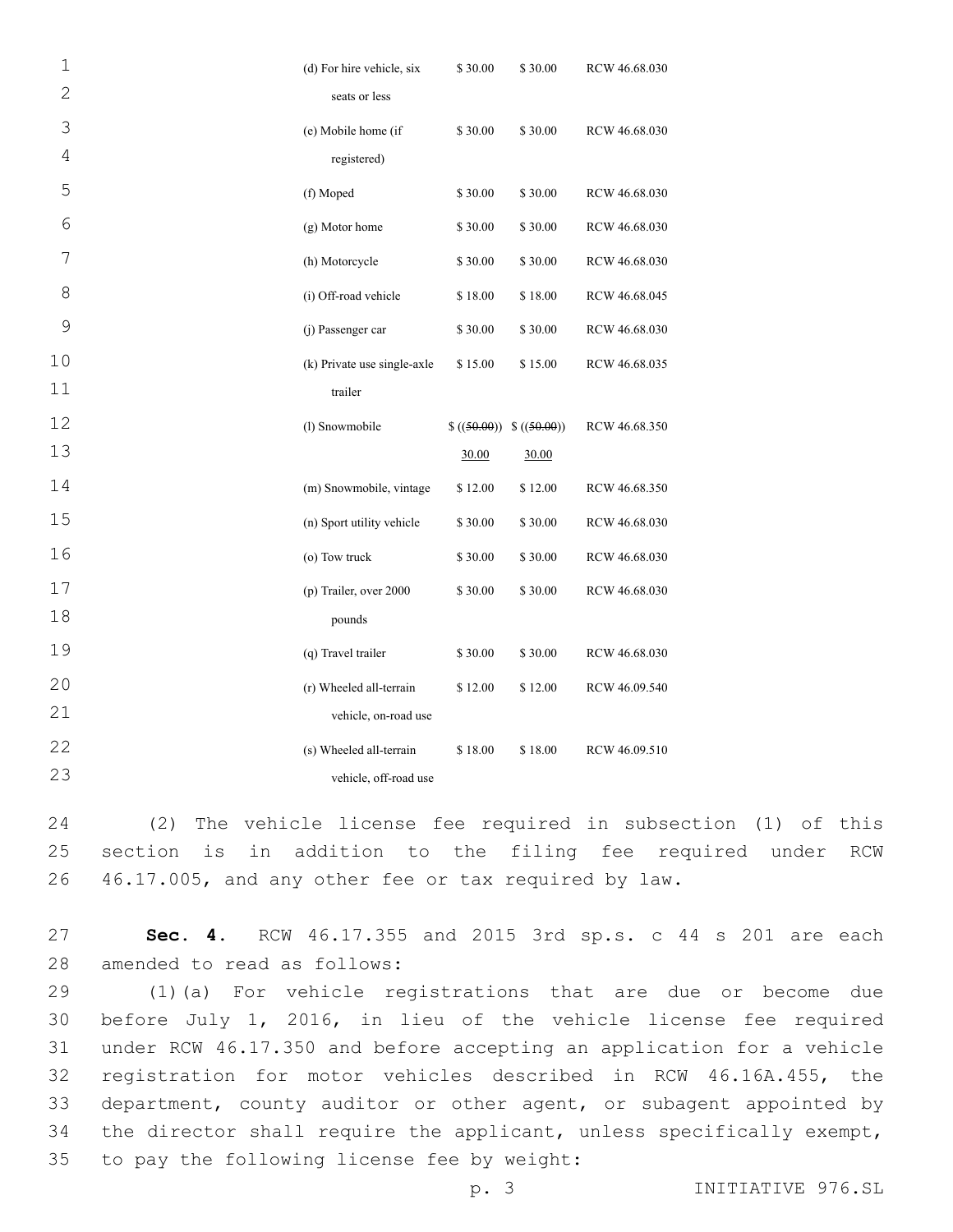| $\mathbf 1$ | WEIGHT          | <b>SCHEDULE</b> | <b>SCHEDULE</b> |
|-------------|-----------------|-----------------|-----------------|
| $\mathbf 2$ |                 | A               | B               |
| 3           | 4,000 pounds    | \$38.00         | \$38.00         |
| 4           | $6,000$ pounds  | \$48.00         | \$48.00         |
| 5           | 8,000 pounds    | \$58.00         | \$58.00         |
| 6           | 10,000 pounds   | \$60.00         | \$60.00         |
| 7           | 12,000 pounds   | \$77.00         | \$77.00         |
| 8           | 14,000 pounds   | \$88.00         | \$88.00         |
| 9           | 16,000 pounds   | \$100.00        | \$100.00        |
| 10          | 18,000 pounds   | \$152.00        | \$152.00        |
| 11          | 20,000 pounds   | \$169.00        | \$169.00        |
| 12          | 22,000 pounds   | \$183.00        | \$183.00        |
| 13          | 24,000 pounds   | \$198.00        | \$198.00        |
| 14          | 26,000 pounds   | \$209.00        | \$209.00        |
| 15          | 28,000 pounds   | \$247.00        | \$247.00        |
| 16          | 30,000 pounds   | \$285.00        | \$285.00        |
| 17          | 32,000 pounds   | \$344.00        | \$344.00        |
| 18          | 34,000 pounds   | \$366.00        | \$366.00        |
| 19          | 36,000 pounds   | \$397.00        | \$397.00        |
| 20          | 38,000 pounds   | \$436.00        | \$436.00        |
| 21          | $40,000$ pounds | \$499.00        | \$499.00        |
| 22          | 42,000 pounds   | \$519.00        | \$609.00        |
| 23          | 44,000 pounds   | \$530.00        | \$620.00        |
| 24          | 46,000 pounds   | \$570.00        | \$660.00        |
| 25          | 48,000 pounds   | \$594.00        | \$684.00        |
| 26          | 50,000 pounds   | \$645.00        | \$735.00        |
| 27          | 52,000 pounds   | \$678.00        | \$768.00        |
| 28          | 54,000 pounds   | \$732.00        | \$822.00        |
| 29          | 56,000 pounds   | \$773.00        | \$863.00        |
| 30          | 58,000 pounds   | \$804.00        | \$894.00        |
| 31          | $60,000$ pounds | \$857.00        | \$947.00        |
| 32          | $62,000$ pounds | \$919.00        | \$1,009.00      |
| 33          | 64,000 pounds   | \$939.00        | \$1,029.00      |
|             |                 |                 |                 |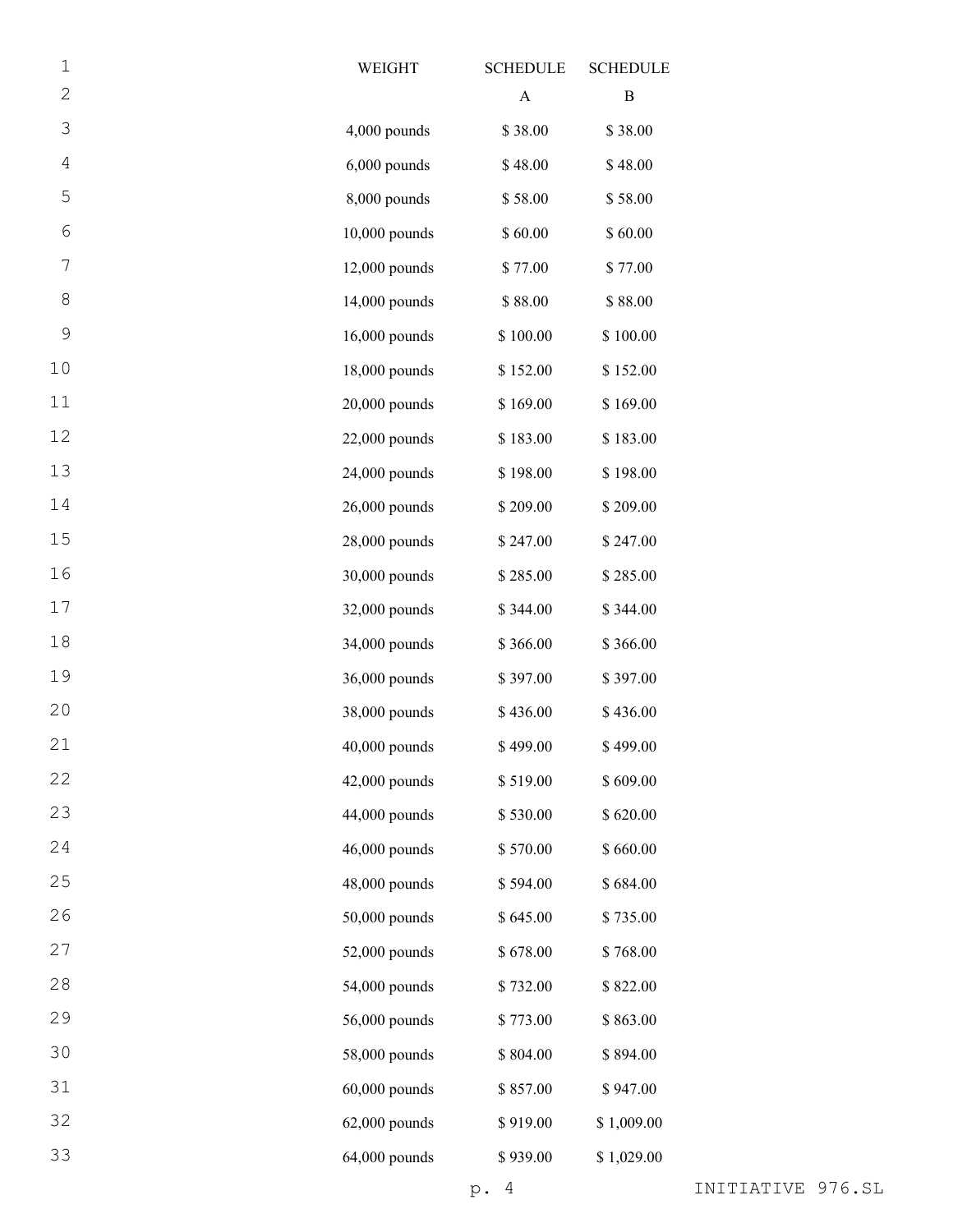| $\mathbf 1$  | 66,000 pounds  | \$1,046.00 | \$1,136.00 |
|--------------|----------------|------------|------------|
| $\mathbf{2}$ | 68,000 pounds  | \$1,091.00 | \$1,181.00 |
| 3            | 70,000 pounds  | \$1,175.00 | \$1,265.00 |
| $\sqrt{4}$   | 72,000 pounds  | \$1,257.00 | \$1,347.00 |
| 5            | 74,000 pounds  | \$1,366.00 | \$1,456.00 |
| 6            | 76,000 pounds  | \$1,476.00 | \$1,566.00 |
| 7            | 78,000 pounds  | \$1,612.00 | \$1,702.00 |
| 8            | 80,000 pounds  | \$1,740.00 | \$1,830.00 |
| 9            | 82,000 pounds  | \$1,861.00 | \$1,951.00 |
| 10           | 84,000 pounds  | \$1,981.00 | \$2,071.00 |
| 11           | 86,000 pounds  | \$2,102.00 | \$2,192.00 |
| 12           | 88,000 pounds  | \$2,223.00 | \$2,313.00 |
| 13           | 90,000 pounds  | \$2,344.00 | \$2,434.00 |
| 14           | 92,000 pounds  | \$2,464.00 | \$2,554.00 |
| 15           | 94,000 pounds  | \$2,585.00 | \$2,675.00 |
| 16           | 96,000 pounds  | \$2,706.00 | \$2,796.00 |
| 17           | 98,000 pounds  | \$2,827.00 | \$2,917.00 |
| 18           | 100,000 pounds | \$2,947.00 | \$3,037.00 |
| 19           | 102,000 pounds | \$3,068.00 | \$3,158.00 |
| 20           | 104,000 pounds | \$3,189.00 | \$3,279.00 |
| 21           | 105,500 pounds | \$3,310.00 | \$3,400.00 |

 (b) For vehicle registrations that are due or become due on or after July 1, 2016, in lieu of the vehicle license fee required under RCW 46.17.350 and before accepting an application for a vehicle registration for motor vehicles described in RCW 46.16A.455, the department, county auditor or other agent, or subagent appointed by the director shall require the applicant, unless specifically exempt, 28 to pay the following license fee by gross weight:

| 29 | WEIGHT         | <b>SCHEDULE</b> | <b>SCHEDULE</b> |
|----|----------------|-----------------|-----------------|
| 30 |                | А               | В               |
| 31 | $4,000$ pounds | \$((53.00))     | \$((53.00))     |
| 32 |                | 30.00           | 30.00           |
| 33 | $6,000$ pounds | \$((73.00))     | \$((73.00))     |
| 34 |                | 30.00           | 30.00           |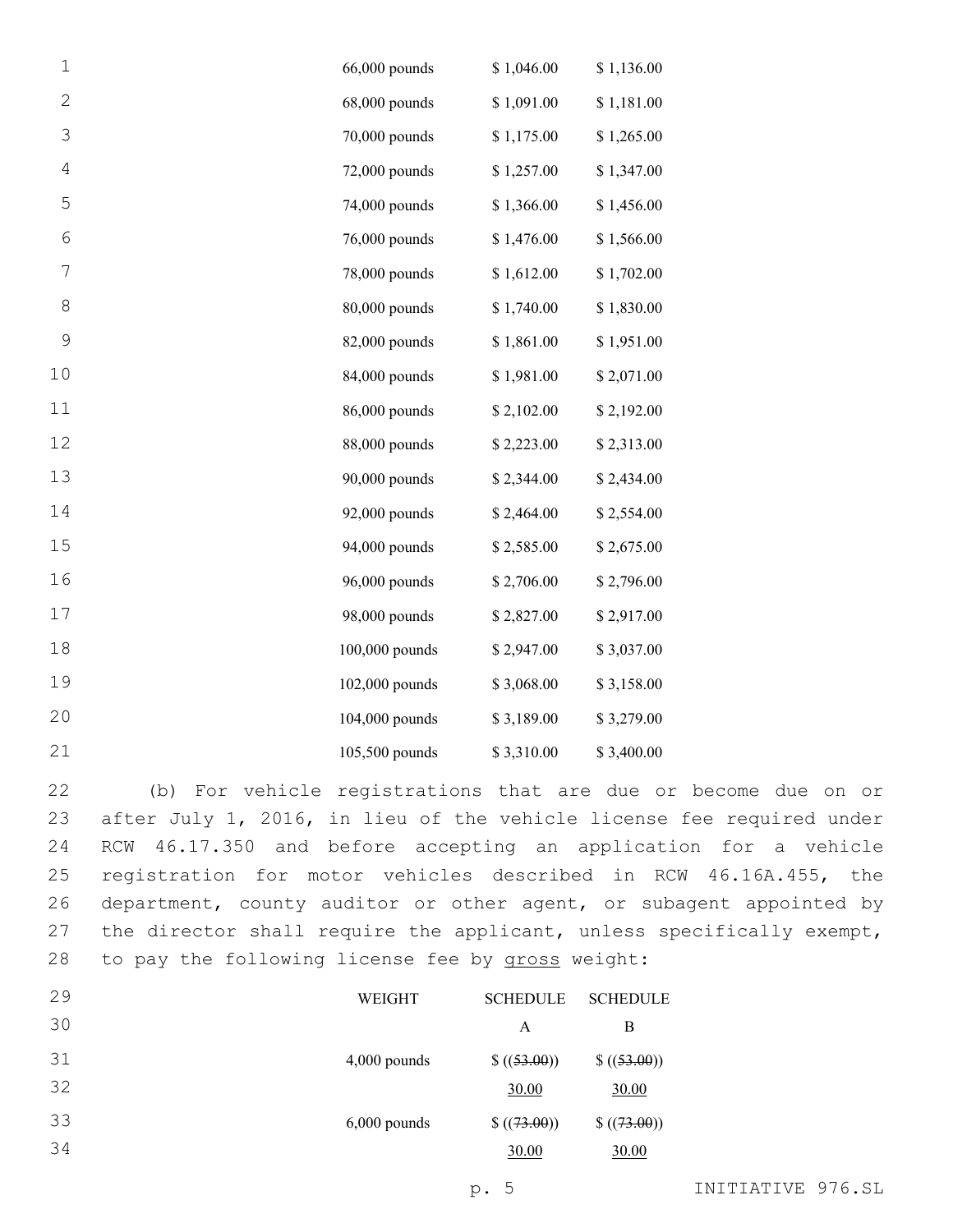| $\mathbf 1$    | 8,000 pounds    | \$( (93.00) ) | \$(93.00)     |
|----------------|-----------------|---------------|---------------|
| $\overline{2}$ |                 | 30.00         | 30.00         |
| 3              | $10,000$ pounds | \$( (93.00))  | \$( (93.00) ) |
| 4              |                 | 30.00         | 30.00         |
| 5              | $12,000$ pounds | \$81.00       | \$81.00       |
| 6              | 14,000 pounds   | \$88.00       | \$88.00       |
| 7              | 16,000 pounds   | \$100.00      | \$100.00      |
| 8              | 18,000 pounds   | \$152.00      | \$152.00      |
| 9              | 20,000 pounds   | \$169.00      | \$169.00      |
| 10             | $22,000$ pounds | \$183.00      | \$183.00      |
| 11             | 24,000 pounds   | \$198.00      | \$198.00      |
| 12             | 26,000 pounds   | \$209.00      | \$209.00      |
| 13             | 28,000 pounds   | \$247.00      | \$247.00      |
| 14             | 30,000 pounds   | \$285.00      | \$285.00      |
| 15             | 32,000 pounds   | \$344.00      | \$344.00      |
| 16             | 34,000 pounds   | \$366.00      | \$366.00      |
| 17             | 36,000 pounds   | \$397.00      | \$397.00      |
| 18             | 38,000 pounds   | \$436.00      | \$436.00      |
| 19             | 40,000 pounds   | \$499.00      | \$499.00      |
| 20             | 42,000 pounds   | \$519.00      | \$609.00      |
| 21             | 44,000 pounds   | \$530.00      | \$620.00      |
| 22             | 46,000 pounds   | \$570.00      | \$660.00      |
| 23             | 48,000 pounds   | \$594.00      | \$684.00      |
| 24             | 50,000 pounds   | \$645.00      | \$735.00      |
| 25             | 52,000 pounds   | \$678.00      | \$768.00      |
| 26             | 54,000 pounds   | \$732.00      | \$822.00      |
| 27             | 56,000 pounds   | \$773.00      | \$863.00      |
| 28             | 58,000 pounds   | \$804.00      | \$894.00      |
| 29             | $60,000$ pounds | \$857.00      | \$947.00      |
| 30             | $62,000$ pounds | \$919.00      | \$1,009.00    |
| 31             | 64,000 pounds   | \$939.00      | \$1,029.00    |
| 32             | 66,000 pounds   | \$1,046.00    | \$1,136.00    |
| 33             | 68,000 pounds   | \$1,091.00    | \$1,181.00    |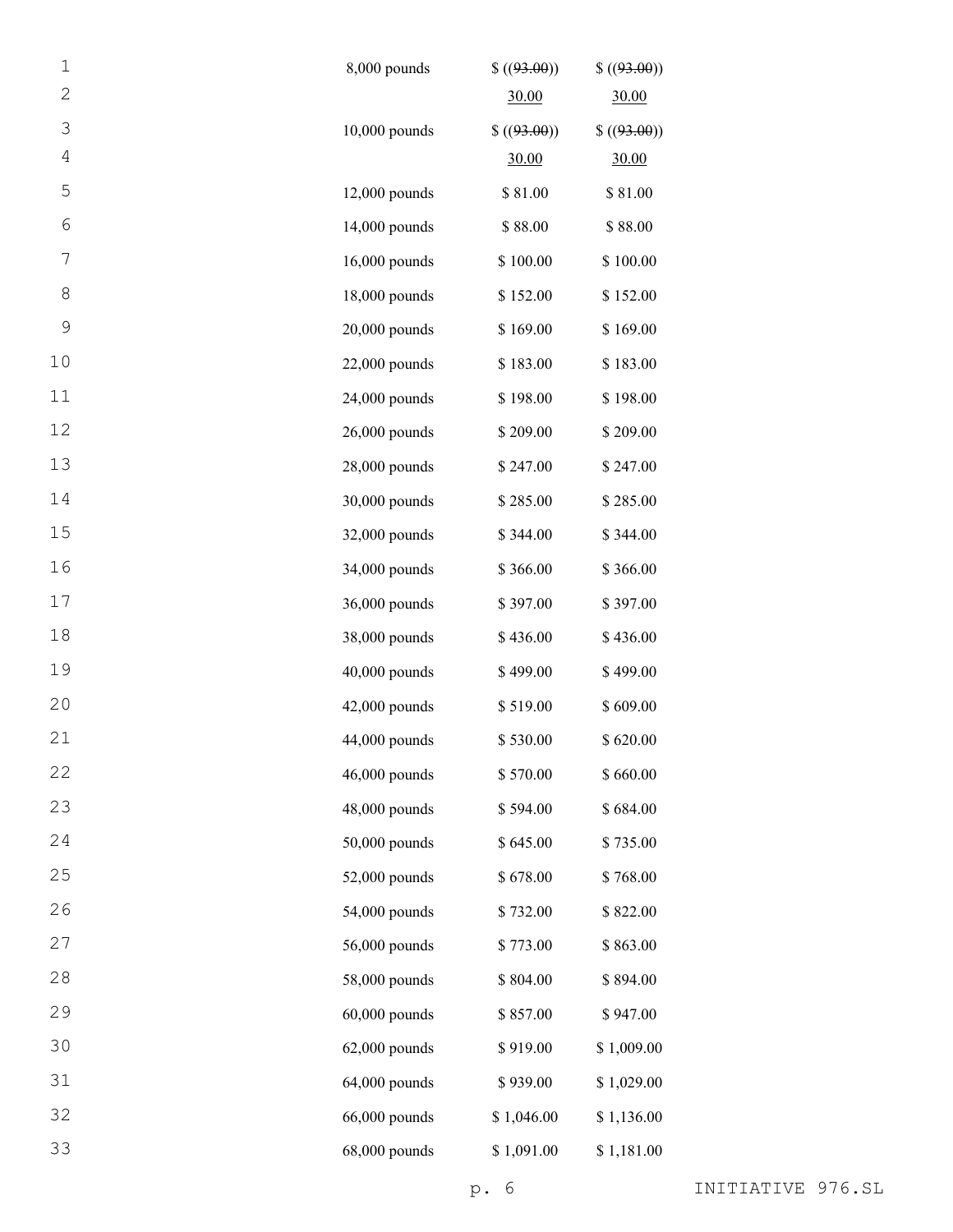| $\mathbf 1$  | 70,000 pounds  | \$1,175.00 | \$1,265.00 |
|--------------|----------------|------------|------------|
| $\mathbf{2}$ | 72,000 pounds  | \$1,257.00 | \$1,347.00 |
| 3            | 74,000 pounds  | \$1,366.00 | \$1,456.00 |
| 4            | 76,000 pounds  | \$1,476.00 | \$1,566.00 |
| 5            | 78,000 pounds  | \$1,612.00 | \$1,702.00 |
| 6            | 80,000 pounds  | \$1,740.00 | \$1,830.00 |
| 7            | 82,000 pounds  | \$1,861.00 | \$1,951.00 |
| 8            | 84,000 pounds  | \$1,981.00 | \$2,071.00 |
| 9            | 86,000 pounds  | \$2,102.00 | \$2,192.00 |
| 10           | 88,000 pounds  | \$2,223.00 | \$2,313.00 |
| 11           | 90,000 pounds  | \$2,344.00 | \$2,434.00 |
| 12           | 92,000 pounds  | \$2,464.00 | \$2,554.00 |
| 13           | 94,000 pounds  | \$2,585.00 | \$2,675.00 |
| 14           | 96,000 pounds  | \$2,706.00 | \$2,796.00 |
| 15           | 98,000 pounds  | \$2,827.00 | \$2,917.00 |
| 16           | 100,000 pounds | \$2,947.00 | \$3,037.00 |
| 17           | 102,000 pounds | \$3,068.00 | \$3,158.00 |
| 18           | 104,000 pounds | \$3,189.00 | \$3,279.00 |
| 19           | 105,500 pounds | \$3,310.00 | \$3,400.00 |

 (2) Schedule A applies to vehicles either used exclusively for hauling logs or that do not tow trailers. Schedule B applies to vehicles that tow trailers and are not covered under Schedule A.

 (3) If the resultant gross weight is not listed in the table provided in subsection (1) of this section, it must be increased to 25 the next higher weight.

 (4) The license fees provided in subsection (1) of this section 27 and the freight project fee provided in subsection  $((+6))$  (7) of this section are in addition to the filing fee required under RCW 46.17.005 and any other fee or tax required by law.

 (5) The license fees provided in subsection (1) of this section for light trucks weighing 10,000 pounds or less are limited to \$30.

 (6) The license fee based on declared gross weight as provided in subsection (1) of this section must be distributed under RCW 46.68.035.34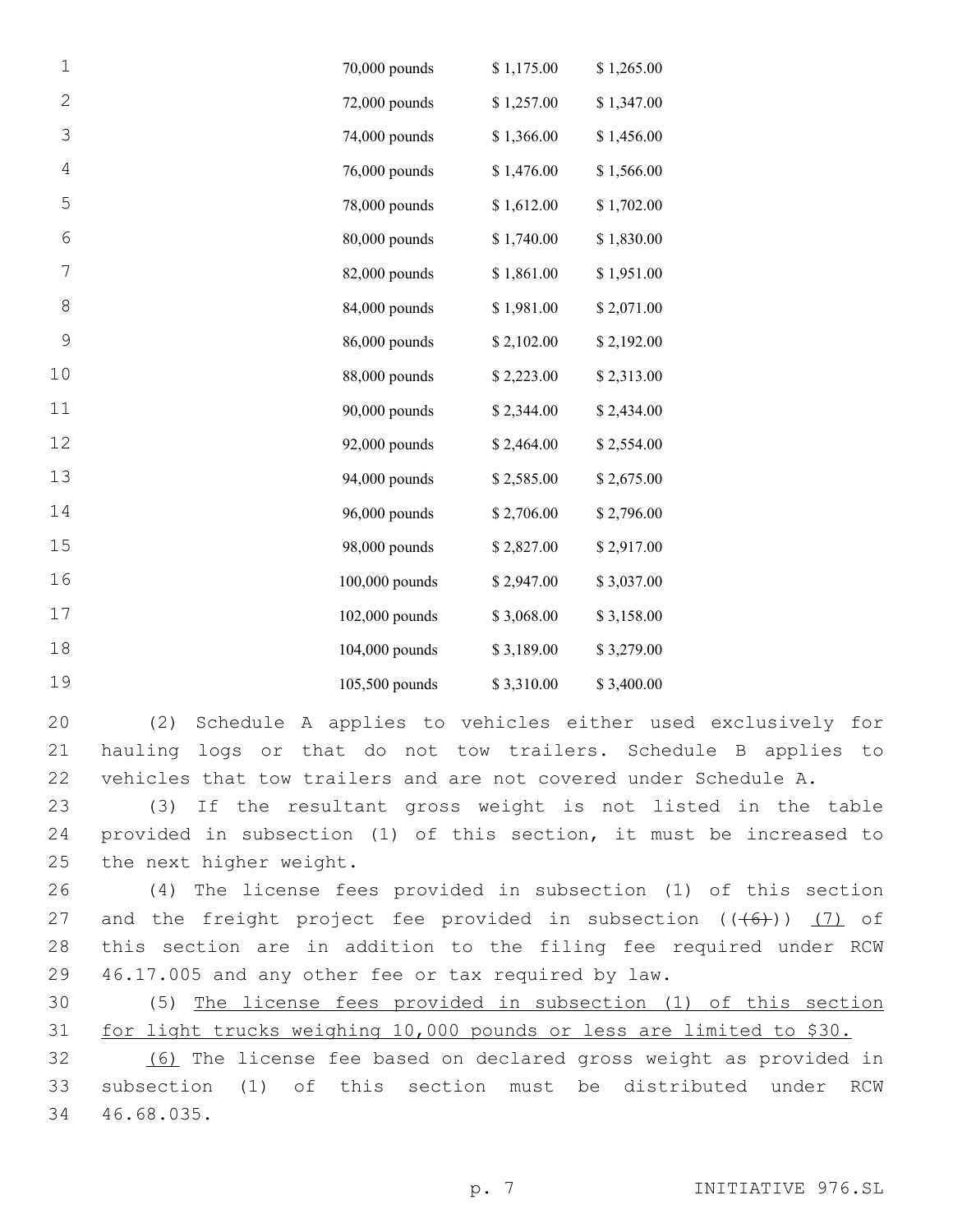(( $(6)$ )) (7) For vehicle registrations that are due or become due on or after July 1, 2016, in addition to the license fee based on declared gross weight as provided in subsection (1) of this section, the department, county auditor or other agent, or subagent appointed by the director must require an applicant with a vehicle with a declared gross weight of more than 10,000 pounds, unless specifically exempt, to pay a freight project fee equal to fifteen percent of the license fee provided in subsection (1) of this section, rounded to the nearest whole dollar, which must be distributed under RCW 10 46.68.035.

 $((+7+))$   $(8)$  For vehicle registrations that are due or become due on or after July 1, 2022, in addition to the license fee based on declared gross weight as provided in subsection (1) of this section, the department, county auditor or other agent, or subagent appointed by the director must require an applicant with a vehicle with a declared gross weight of less than or equal to 12,000 pounds, unless specifically exempt, to pay an additional weight fee of ten dollars, 18 which must be distributed under RCW 46.68.035.

 **Sec. 5.** RCW 46.17.323 and 2015 3rd sp.s. c 44 s 203 are each 20 amended to read as follows:

 (1) Before accepting an application for an annual vehicle registration renewal for a vehicle that both (a) uses at least one method of propulsion that is capable of being reenergized by an external source of electricity and (b) is capable of traveling at least thirty miles using only battery power, the department, county auditor or other agent, or subagent appointed by the director must 27 require the applicant to pay a ((one hundred dollar fee in addition 28 to any other fees and taxes required by law)) \$30 fee. The ((one 29 hundred thirty dollar)) \$30 fee is due only at the time of annual 30 registration renewal.

 (2) This section only applies to a vehicle that is designed to have the capability to drive at a speed of more than thirty-five 33 miles per hour.

 (3)(( $\overline{(a)}$  The fee under this section is imposed to provide funds to mitigate the impact of vehicles on state roads and highways and for the purpose of evaluating the feasibility of transitioning from a revenue collection system based on fuel taxes to a road user assessment system, and is separate and distinct from other vehicle license fees. Proceeds from the fee must be used for highway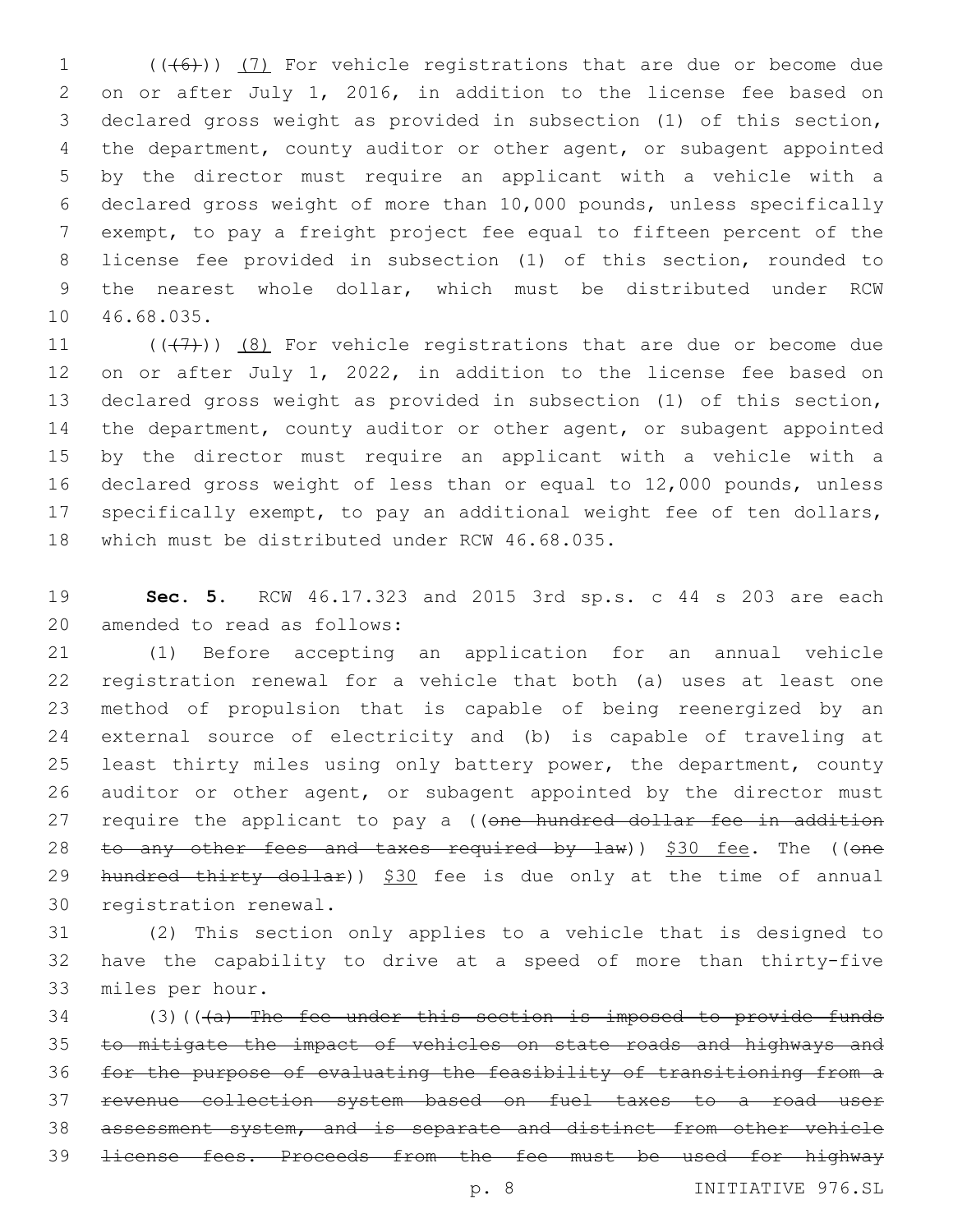1 purposes, and must be deposited in the motor vehicle fund created in 2 RCW 46.68.070, subject to (b) of this subsection.

3 (b)) If in any year the amount of proceeds from the fee 4 collected under this section exceeds one million dollars, the excess 5 amount over one million dollars must be deposited as follows:

6 ( $(\frac{1}{i})$ ) (a) Seventy percent to the motor vehicle fund created in 7 RCW 46.68.070;

8  $((\overrightarrow{4i}))()$  (b) Fifteen percent to the transportation improvement 9 account created in RCW 47.26.084; and

10 (((iii))) (c) Fifteen percent to the rural arterial trust account 11 created in RCW 36.79.020.

12 (((4)(a) In addition to the fee established in subsection (1) of 13 this section, before accepting an application for an annual vehicle 14 registration renewal for a vehicle that both (i) uses at least one 15 method of propulsion that is capable of being reenergized by an 16 external source of electricity and (ii) is capable of traveling at 17 <del>least thirty miles using only battery power, the department, county</del> 18 auditor or other agent, or subagent appointed by the director must 19 require the applicant to pay a fifty dollar fee.

20 (b) The fee required under (a) of this subsection must be 21 distributed as follows:

22 (i) The first one million dollars raised by the fee must be 23 deposited into the multimodal transportation account created in RCW 24 47.66.070; and

25 (ii) Any remaining amounts must be deposited into the motor 26 vehicle fund created in RCW 46.68.070.

27 (5) This section applies to annual vehicle registration renewals 28 until the effective date of enacted legislation that imposes a 29 vehicle miles traveled fee or tax.))

## 30 **REPEAL AND REMOVE AUTHORITY TO IMPOSE** 31 **CERTAIN VEHICLE TAXES AND CHARGES**

32 NEW SECTION. **Sec. 6.** The following acts or parts of acts are 33 each repealed:

34 (1) RCW 46.17.365 (Motor vehicle weight fee—Motor home vehicle 35 weight fee) and 2015 3rd sp.s. c 44 s 202 & 2010 c 161 s 533;

36 (2) RCW 46.68.415 (Motor vehicle weight fee, motor home vehicle 37 weight fee-Disposition) and 2010 c 161 s 813;

p. 9 INITIATIVE 976.SL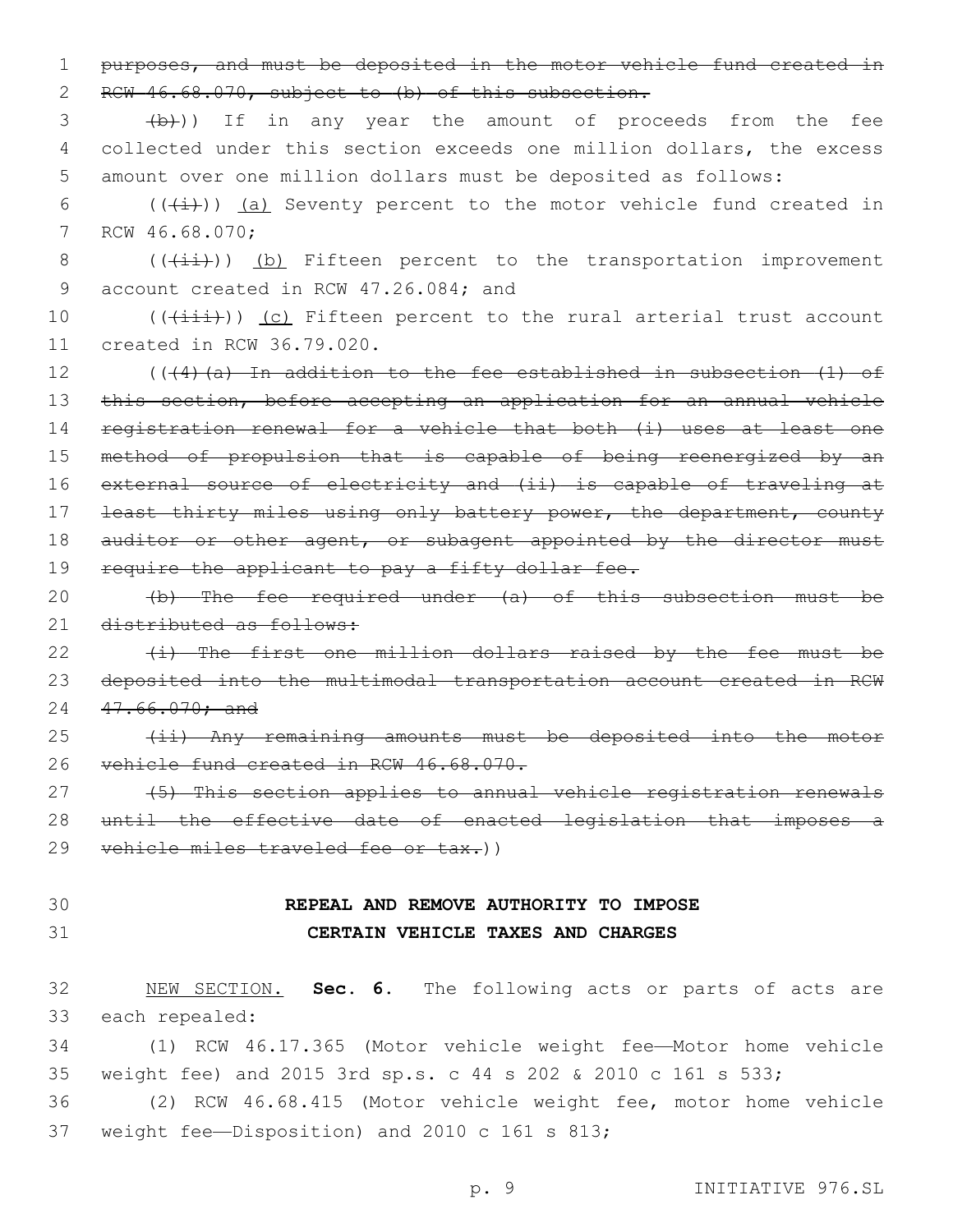(3) RCW 82.80.130 (Passenger-only ferry service—Local option motor vehicle excise tax authorized) and 2010 c 161 s 916, 2006 c 318 s 4, & 2003 c 83 s 206; and3

 (4) RCW 82.80.140 (Vehicle fee—Transportation benefit district— Exemptions) and 2015 3rd sp.s. c 44 s 310, 2010 c 161 s 917, 2007 c 329 s 2, & 2005 c 336 s 16.6

 **Sec. 7.** RCW 82.08.020 and 2014 c 140 s 12 are each amended to 8 read as follows:

 (1) There is levied and collected a tax equal to six and five- tenths percent of the selling price on each retail sale in this state 11 of:

 (a) Tangible personal property, unless the sale is specifically excluded from the RCW 82.04.050 definition of retail sale;

 (b) Digital goods, digital codes, and digital automated services, if the sale is included within the RCW 82.04.050 definition of retail 16 sale:

 (c) Services, other than digital automated services, included within the RCW 82.04.050 definition of retail sale;

19 (d) Extended warranties to consumers; and

 (e) Anything else, the sale of which is included within the RCW  $82.04.050$  definition of retail sale.

 (2) There is levied and collected an additional tax on each retail car rental, regardless of whether the vehicle is licensed in 24 this state, equal to five and nine-tenths percent of the selling price. The revenue collected under this subsection must be deposited in the multimodal transportation account created in RCW 47.66.070.

27 (3) ((Beginning July 1, 2003, there is levied and collected an additional tax of three-tenths of one percent of the selling price on 29 each retail sale of a motor vehicle in this state, other than retail car rentals taxed under subsection (2) of this section. The revenue collected under this subsection must be deposited in the multimodal transportation account created in RCW 47.66.070.

 (4) For purposes of subsection (3) of this section, "motor vehicle" has the meaning provided in RCW 46.04.320, but does not  $\text{incluster}$ 

 (a) Farm tractors or farm vehicles as defined in RCW 46.04.180 and 46.04.181, unless the farm tractor or farm vehicle is for use in 38 the production of marijuana;

(b) Off-road vehicles as defined in RCW 46.04.365;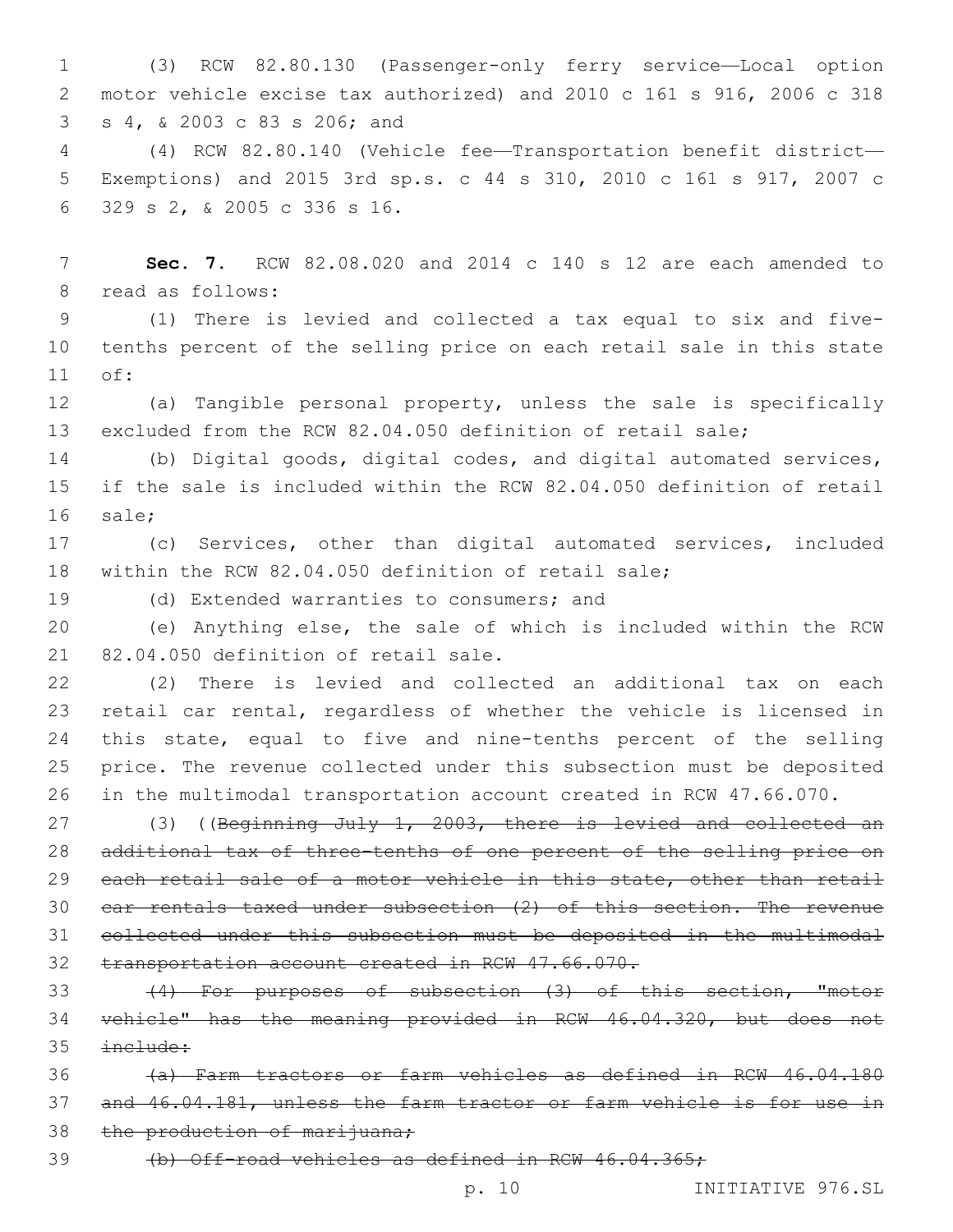(c) Nonhighway vehicles as defined in RCW 46.09.310; and

(d) Snowmobiles as defined in RCW 46.04.546.

 $(3 +5)$ ) Beginning on December 8, 2005, 0.16 percent of the taxes collected under subsection (1) of this section must be dedicated to funding comprehensive performance audits required under RCW 43.09.470. The revenue identified in this subsection must be deposited in the performance audits of government account created in 8 RCW 43.09.475.

9  $((\text{(+6)}))$   $(4)$  The taxes imposed under this chapter apply to 10 successive retail sales of the same property.

11  $((+7+))$  (5) The rates provided in this section apply to taxes imposed under chapter 82.12 RCW as provided in RCW 82.12.020.

### **BASE VEHICLE TAXES USING KELLEY BLUE BOOK VALUE**

 NEW SECTION. **Sec. 8.** A new section is added to chapter 82.44 15 RCW to read as follows:

 (1) BASE VEHICLE TAXES USING KELLEY BLUE BOOK VALUE. Any motor vehicle excise tax must be calculated in an honest and accurate way so the burden on vehicle owners is not artificially inflated. For the purpose of determining a vehicle tax, a taxing district imposing a vehicle tax must set a vehicle's taxable value at the vehicle's base model Kelley Blue book value. This ensures an honest and accurate calculation of the tax and, combined with the appeal process in RCW 82.44.065, ensures that vehicle owners are taxed on their vehicle's 24 market value.

 (2) For the purpose of determining a tax under this chapter, the value of a truck-type power or trailing unit, or motor vehicle, including a passenger vehicle, motorcycle, motor home, sport utility vehicle, or light duty truck is the base model Kelley Blue book value 29 of the vehicle, excluding applicable federal excise taxes, state and local sales or use taxes, transportation or shipping costs, or 31 preparatory or delivery costs.

 **Sec. 9.** RCW 82.44.065 and 2010 c 161 s 912 each amended to read as follows:33

34 If the department determines a value for a vehicle ((equivalent 35 to a manufacturer's base suggested retail price or the value of a truck or trailer under RCW 82.44.035)) under section 8 of this act, 37 any person who pays a state or locally imposed tax for that vehicle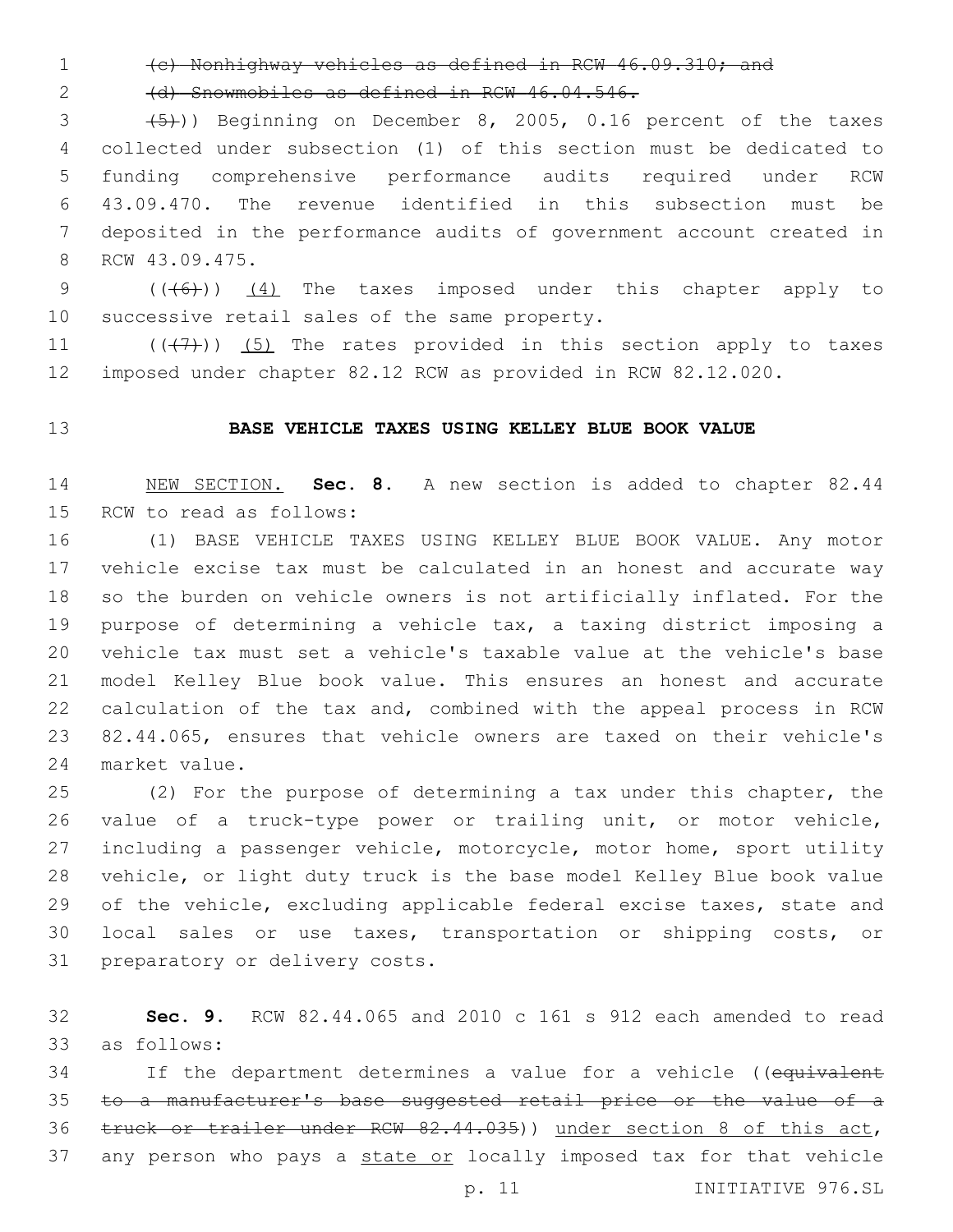may appeal the valuation to the department under chapter 34.05 RCW. If the taxpayer is successful on appeal, the department shall refund the excess tax in the manner provided in RCW 82.44.120. Using Kelley Blue Book value ensures an honest and accurate calculation.

 **Sec. 10.** RCW 81.104.140 and 2015 3rd sp.s. c 44 s 318 are each amended to read as follows:6

 (1) Agencies authorized to provide high capacity transportation service, including transit agencies and regional transit authorities, and regional transportation investment districts acting with the agreement of an agency, are hereby granted dedicated funding sources for such systems. These dedicated funding sources, as set forth in RCW 81.104.150, 81.104.160, 81.104.170, and 81.104.175, are authorized only for agencies located in (a) each county with a population of two hundred ten thousand or more and (b) each county with a population of from one hundred twenty-five thousand to less than two hundred ten thousand except for those counties that do not border a county with a population as described under (a) of this subsection. In any county with a population of one million or more or in any county having a population of four hundred thousand or more bordering a county with a population of one million or more, these funding sources may be imposed only by a regional transit authority or a regional transportation investment district. Regional transportation investment districts may, with the approval of the regional transit authority within its boundaries, impose the taxes authorized under this chapter, but only upon approval of the voters and to the extent that the maximum amount of taxes authorized under 27 this chapter have not been imposed.

 (2) Agencies planning to construct and operate a high capacity transportation system should also seek other funds, including federal, state, local, and private sector assistance.

 (3) Funding sources should satisfy each of the following criteria 32 to the greatest extent possible:

- 33 (a) Acceptability;
- 34 (b) Ease of administration;
- 35 (c) Equity;
- 36 (d) Implementation feasibility;
- 37 (e) Revenue reliability; and
- (f) Revenue yield.38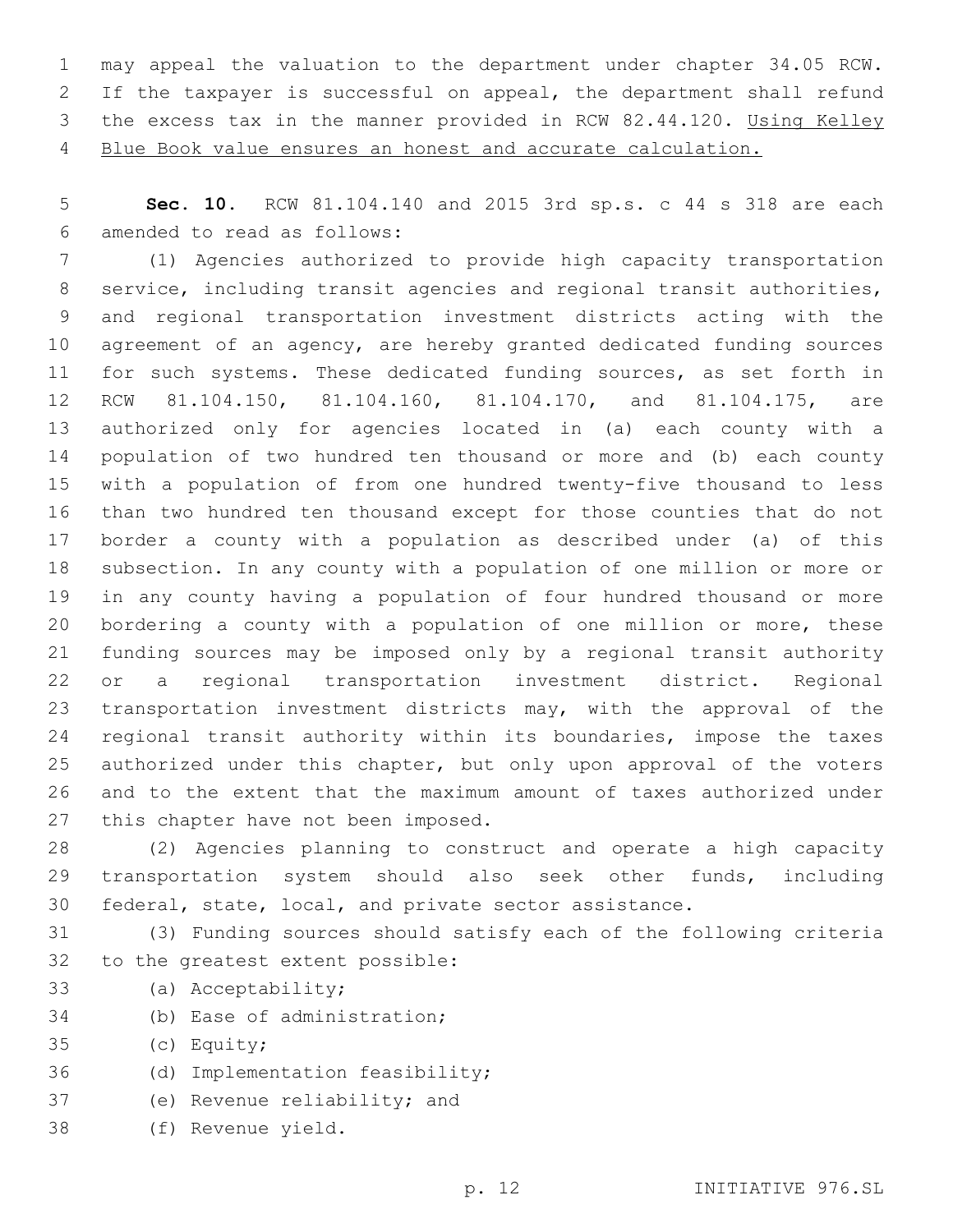(4)(a) Agencies participating in regional high capacity transportation system development are authorized to levy and collect the following voter-approved local option funding sources:

 (i) Employer tax as provided in RCW 81.104.150, other than by 5 regional transportation investment districts;

 (ii) ((Special motor vehicle excise tax as provided in RCW 81.104.160;

8 (iii))) Regular property tax as provided in 81.104.175; and

9  $((+iv))$  (iii) Sales and use tax as provided in RCW 81.104.170.

 (b) Revenues from these taxes may be used only to support those purposes prescribed in subsection (10) of this section. Before the date of an election authorizing an agency to impose any of the taxes enumerated in this section and authorized in RCW 81.104.150, 81.104.160, 81.104.170, and 81.104.175, the agency must comply with the process prescribed in RCW 81.104.100 (1) and (2) and 81.104.110. No construction on exclusive right-of-way may occur before the 17 requirements of RCW 81.104.100(3) are met.

 (5) Except for the regular property tax authorized in 81.104.175, the authorization in subsection (4) of this section may not adversely affect the funding authority of transit agencies not provided for in this chapter. Local option funds may be used to support implementation of interlocal agreements with respect to the establishment of regional high capacity transportation service. Except when a regional transit authority exists, local jurisdictions must retain control over moneys generated within their boundaries, although funds may be commingled with those generated in other areas for planning, construction, and operation of high capacity transportation systems as set forth in the agreements.

 (6) Except for the regular property tax authorized in 81.104.175, agencies planning to construct and operate high capacity transportation systems may contract with the state for collection and transference of voter-approved local option revenue.

 (7) Dedicated high capacity transportation funding sources authorized in RCW 81.104.150, 81.104.160, 81.104.170, and 81.104.175 are subject to voter approval by a simple majority. A single ballot proposition may seek approval for one or more of the authorized taxing sources. The ballot title must reference the document 38 identified in subsection (8) of this section.

 (8) Agencies must provide to the registered voters in the area a document describing the systems plan and the financing plan set forth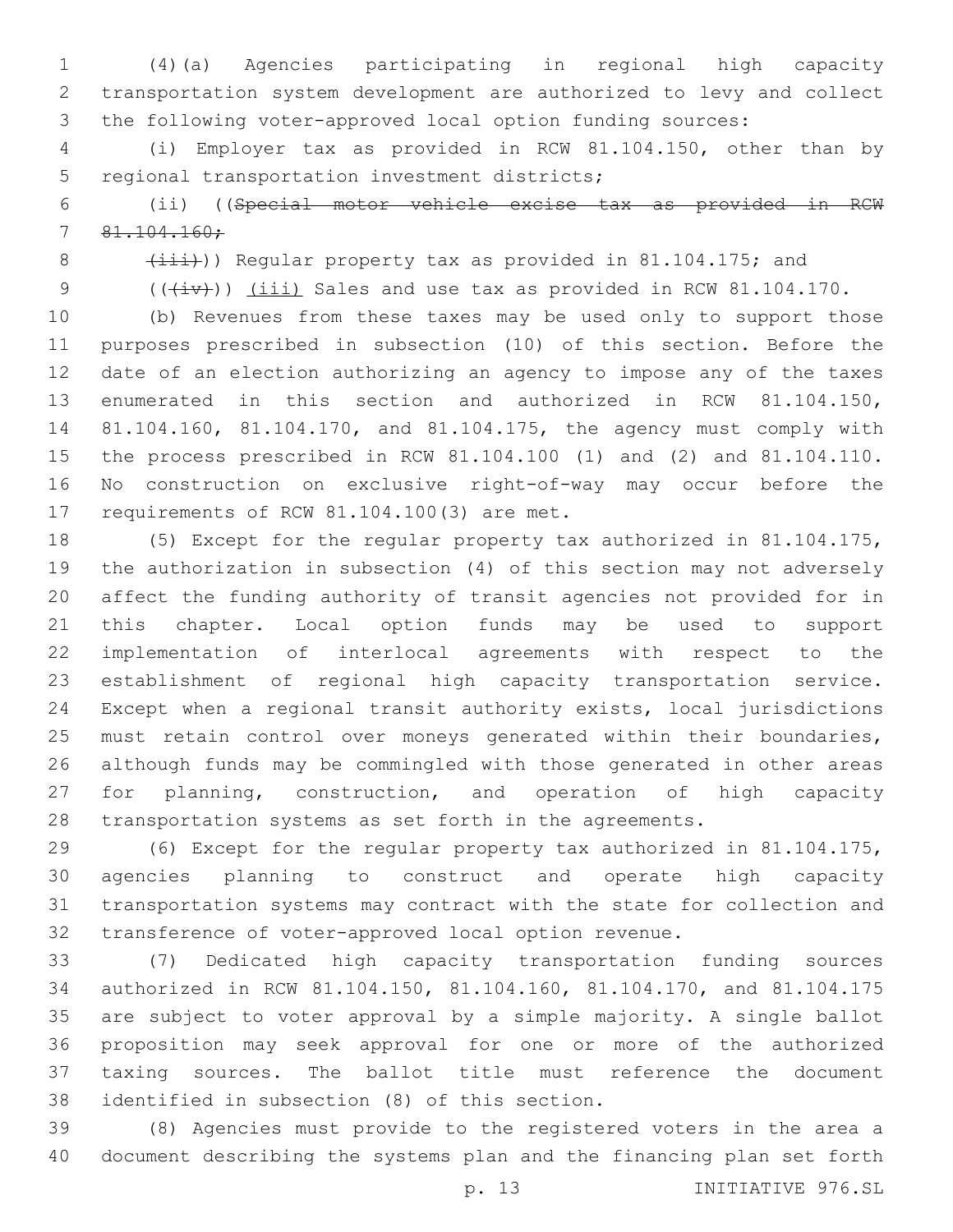in RCW 81.104.100. It must also describe the relationship of the system to regional issues such as development density at station locations and activity centers, and the interrelationship of the system to adopted land use and transportation demand management goals within the region. This document must be provided to the voters at least twenty days prior to the date of the election.

 (9) For any election in which voter approval is sought for a high capacity transportation system plan and financing plan pursuant to RCW 81.104.040, a local voter's pamphlet must be produced as provided 10 in chapter 29A.32 RCW.

 (10)(a) Agencies providing high capacity transportation service must retain responsibility for revenue encumbrance, disbursement, and bonding. Funds may be used for any purpose relating to planning, construction, and operation of high capacity transportation systems and commuter rail systems, personal rapid transit, busways, bus sets, 16 and entrained and linked buses.

17 (b) A regional transit authority that ((imposes a motor vehicle 18 excise tax after the effective date of this section,)) imposes a 19 property tax( $(\tau)$ ) or increases a sales and use tax to more than nine- tenths of one percent must undertake a process in which the authority's board formally considers inclusion of the name, Scott White, in the naming convention associated with either the University 23 of Washington or Roosevelt stations.

 NEW SECTION. **Sec. 11.** The following acts or parts of acts are each repealed:

 (1) RCW 82.44.035 (Valuation of vehicles) and 2010 c 161 s 910 & 27 2006 c 318 s 1; and

 (2) RCW 81.104.160 (Motor vehicle excise tax for regional transit authorities---Sales and use tax on car rentals---Former motor vehicle excise tax repealed) and 2015 3rd sp.s. c 44 s 319, 2010 c 161 s 903, 2009 c 280 s 4, 2003 c 1 s 6 (Initiative Measure No. 776, approved November 5, 2002), & 1998 c 321 s 35 (Referendum Bill No. 49, 33 approved November 3, 1998).

 NEW SECTION. **Sec. 12.** A new section is added to chapter 81.112 35 RCW to read as follows:

 In order to effectuate the policies, purposes, and intent of this act and to ensure that the motor vehicle excise taxes repealed by this act are no longer imposed or collected, an authority that

p. 14 INITIATIVE 976.SL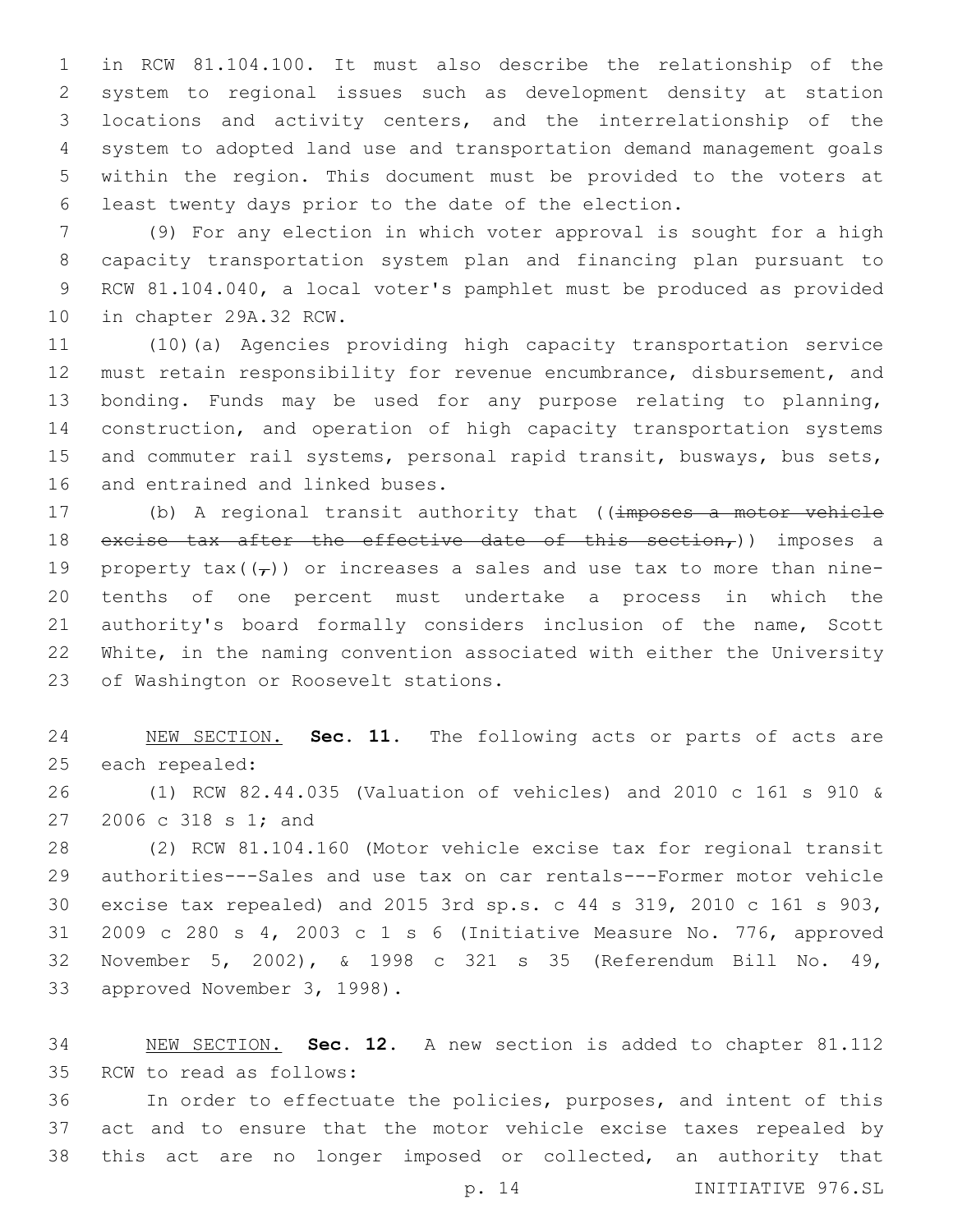imposes a motor vehicle excise tax under RCW 81.104.160 must fully retire, defease, or refinance any outstanding bonds issued under this 3 chapter if:

 (1) Any revenue collected prior to the effective date of this section from the motor vehicle excise tax imposed under RCW 81.104.160 has been pledged to such bonds; and6

 (2) The bonds, by virtue of the terms of the bond contract, covenants, or similar terms, may be retired or defeased early or 9 refinanced.

 **Sec. 13.** RCW 81.104.160 and 2015 3rd sp.s. c 44 s 319 are each 11 amended to read as follows:

 (1) Regional transit authorities that include a county with a population of more than one million five hundred thousand may submit 14 an authorizing proposition to the voters, and if approved, may levy and collect an excise tax, at a rate approved by the voters, but not 16 exceeding ((eight-tenths)) two-tenths of one percent on the value, 17 under chapter 82.44 RCW, of every motor vehicle owned by a resident 18 of the taxing district, solely for the purpose of providing high capacity transportation service. The maximum tax rate under this subsection does not include a motor vehicle excise tax approved before the effective date of this section, if the tax will terminate on the date bond debt to which the tax is pledged is repaid. This tax does not apply to vehicles licensed under RCW 46.16A.455 except vehicles with an unladen weight of six thousand pounds or less, RCW 46.16A.425 or 46.17.335(2). Notwithstanding any other provision of this subsection or chapter 82.44 RCW, a motor vehicle excise tax imposed by a regional transit authority before or after the effective date of this section must comply with chapter 82.44 RCW as it existed on January 1, 1996, until December 31st of the year in which the regional transit authority repays bond debt to which a motor vehicle excise tax was pledged before the effective date of this section. Motor vehicle taxes collected by regional transit authorities after December 31st of the year in which a regional transit authority repays bond debt to which a motor vehicle excise tax was pledged before the effective date of this section must comply with chapter 82.44 RCW as it existed on the date the tax was approved by voters.

 (2) An agency and high capacity transportation corridor area may impose a sales and use tax solely for the purpose of providing high capacity transportation service, in addition to the tax authorized by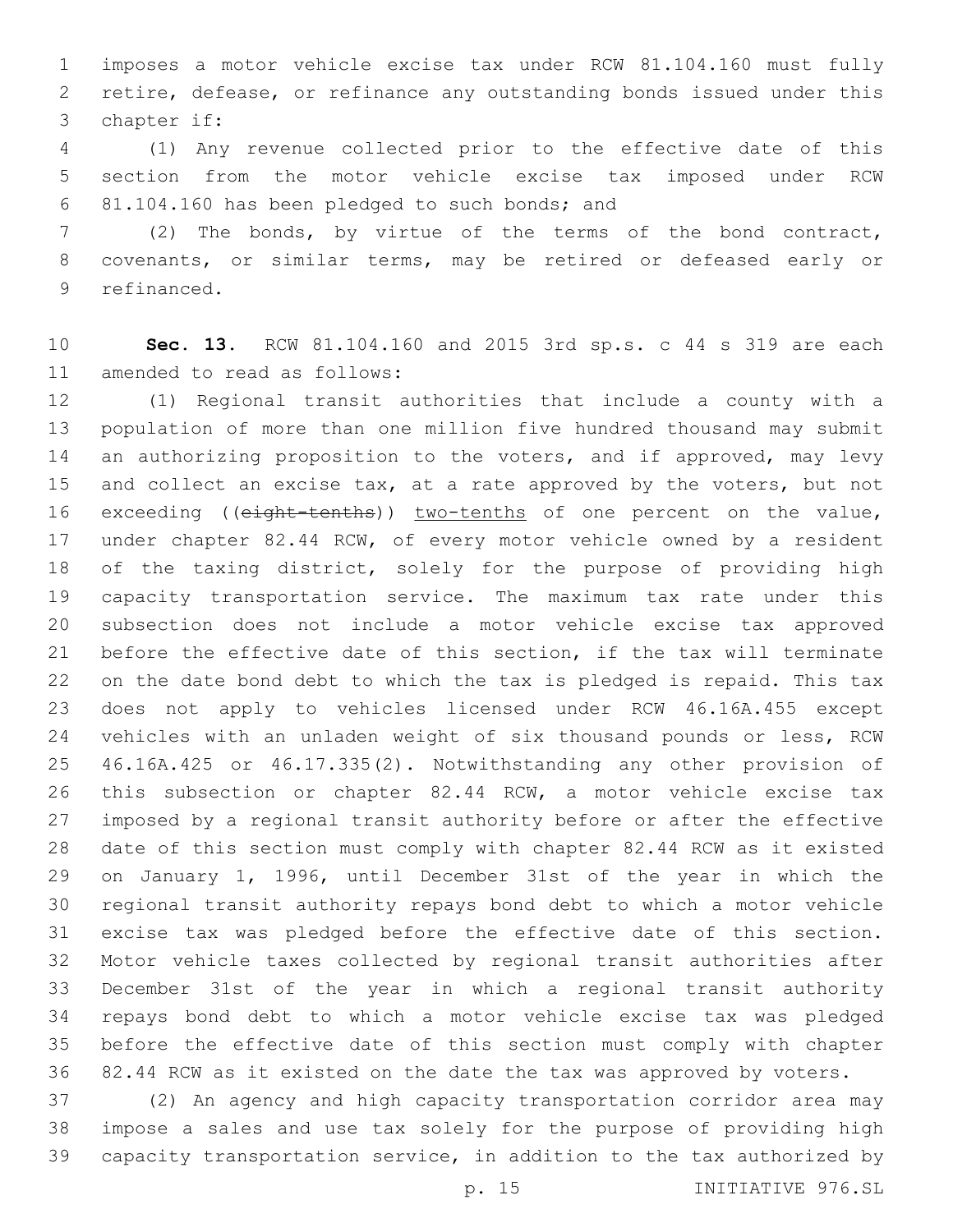RCW 82.14.030, upon retail car rentals within the applicable jurisdiction that are taxable by the state under chapters 82.08 and 82.12 RCW. The rate of tax may not exceed 2.172 percent. The rate of tax imposed under this subsection must bear the same ratio of the 2.172 percent authorized that the rate imposed under subsection (1) of this section bears to the rate authorized under subsection (1) of this section. The base of the tax is the selling price in the case of a sales tax or the rental value of the vehicle used in the case of a 9 use tax.

 (3) Any motor vehicle excise tax previously imposed under the provisions of RCW 81.104.160(1) shall be repealed, terminated, and expire on December 5, 2002, except for a motor vehicle excise tax for which revenues have been contractually pledged to repay a bonded debt issued before December 5, 2002, as determined by *Pierce County et al. v. State*, 159 Wn.2d 16, 148 P.3d 1002 (2006). In the case of bonds that were previously issued, the motor vehicle excise tax must comply with chapter 82.44 RCW as it existed on January 1, 1996.

 (4) If a regional transit authority imposes the tax authorized under subsection (1) of this section, the authority may not receive any state grant funds provided in an omnibus transportation appropriations act except transit coordination grants created in 22 chapter 11, Laws of 2015 3rd sp. sess.

 NEW SECTION. **Sec. 14.** CONSTRUCTION CLAUSE. The provisions of 24 this act are to be liberally construed to effectuate the intent, policies, and purposes of this act.

 NEW SECTION. **Sec. 15.** SEVERABILITY CLAUSE. If any provision of this act or its application to any person or circumstance is held invalid, the remainder of the act or the application of the provision to other persons or circumstances is not affected.

 NEW SECTION. **Sec. 16.** EFFECTIVE DATE. (1) Sections 10 and 11 of this act take effect on the date that the regional transit authority complies with section 12 of this act and retires, defeases, or refinances its outstanding bonds.

 (2) Section 13 takes effect April 1, 2020, if sections 10 and 11 of this act have not taken effect by March 31, 2020.

 (3) The regional transit authority must provide written notice of the effective dates of sections 10, 11, and 13 of this act to

p. 16 INITIATIVE 976.SL